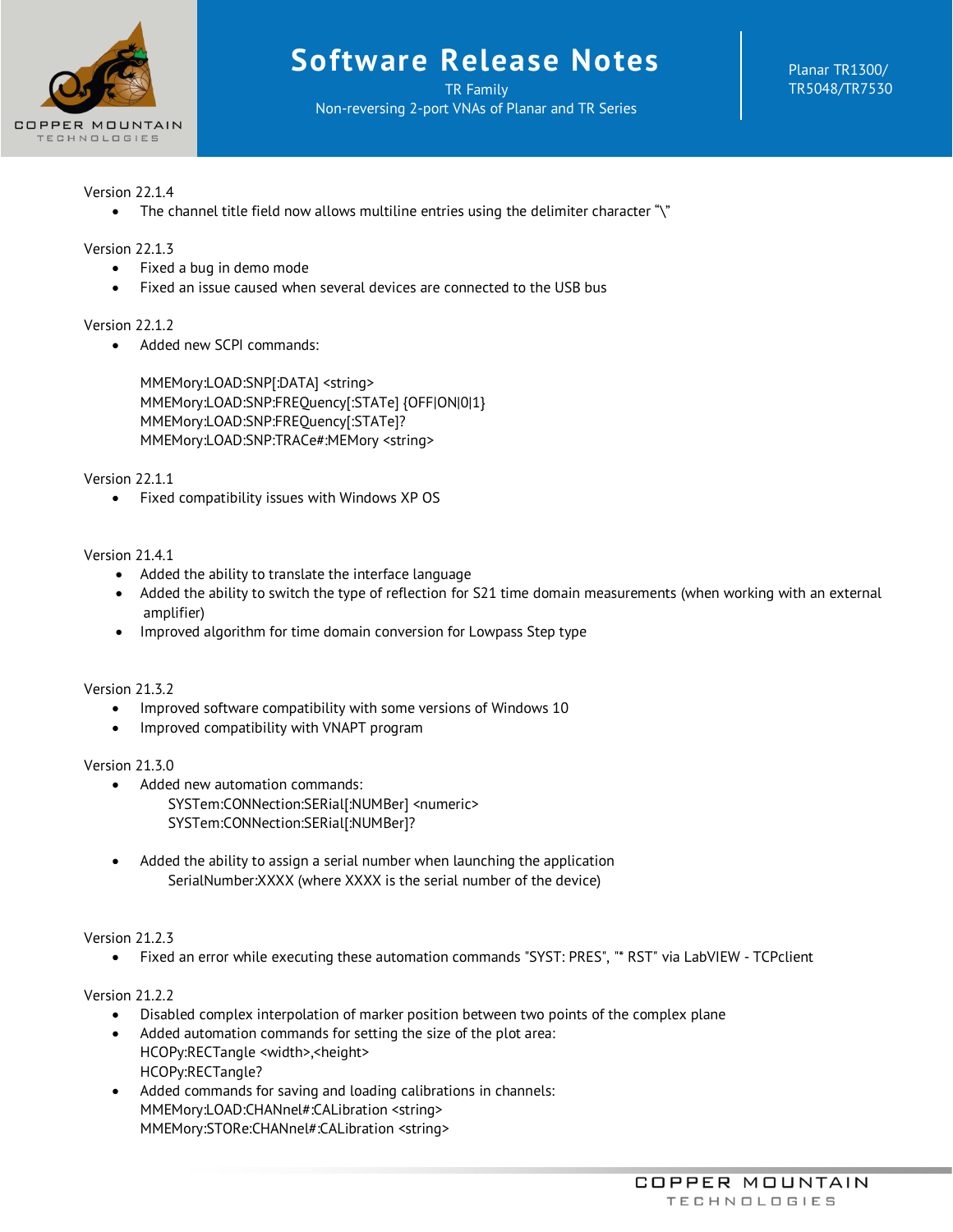

TR Family Non-reversing 2-port VNAs of Planar and TR Series Planar TR1300/ TR5048/TR7530

# Version 21.2.1

- Added support for ACM2520v2
- Fixed a bug in transferring binary data through automation (big endian / little endian formats were switched)
- Fixed an error in statistics and flatness update when scanning was stopped

## Version 21.1.4

• Fixed reset in full screen mode, entering and exiting full screen mode

## Version 21.1.3

- Fixed a bug processing the national date standard
- Fixed a bug related to CALC:DATA:FDAT? automation command when working in polar coordinates

## Version 21.1.2

- Redesigned digital on-screen keyboard (enabled in the Display menu)
- Windows on-screen keyboard (osk.exe) call was added for text fields

## Version 21.1.1

• Optimized saving of state files. The default settings are not recorded. The state file size is now minimal.

## Version 20.4.3

- Fixed bug compensating slope of the graph in lowpass step mode when using time domain
- Fixed bug reading marker data in group delay format

## Version 20.4.0

• Phase offset is now applied with a negative sign

## Version 20.3.4

- Screenshots are saved with unique numbers
- Improved stability of scans

## Version 20.3.0

• Improved automation stability

## Version 20.2.2

• Fixed error starting the application in Windows 10 PCs

## Version 20.1.5

- Added SCPI.TRIGger.SEQuence.WAIT(STATus) COM command
- Added support to ACM2506
- Added COM/SCPI commands for all port extension features

## Version 19.4.4

- Added SYST:TERM SCPI command to terminate the analyzer software
- Limit line in Polar format now includes magnitude

## Version 19.4.3

• Fixed a bug related to 'trace hold' function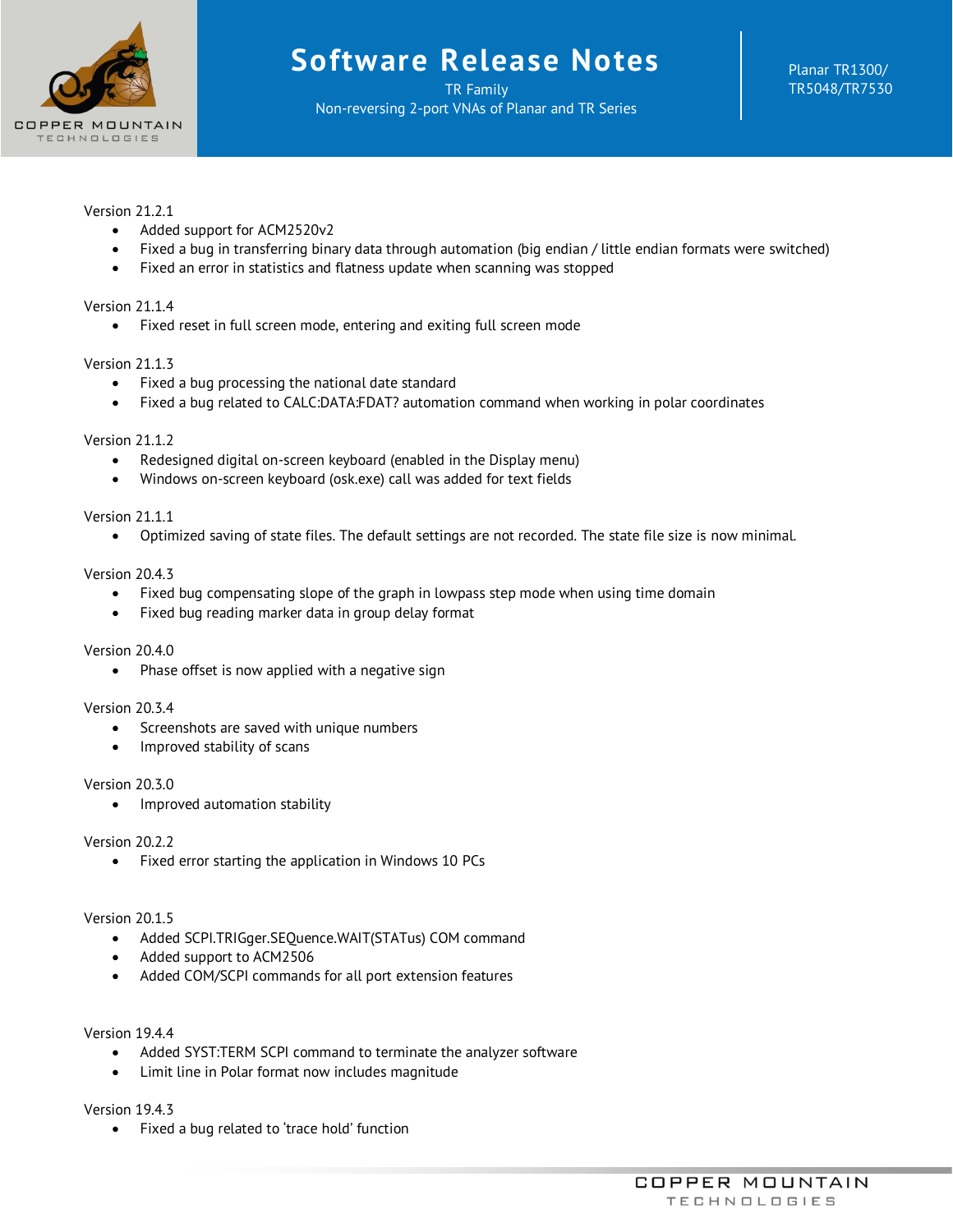

TR Family Non-reversing 2-port VNAs of Planar and TR Series Planar TR1300/ TR5048/TR7530

# Version 1942

- Fixed a bug with saving power calibration in a state file
- Autosave state is now disabled by default
- Fixed a bug related to access violation error when exiting through COM automation

# Version 19.4.1

- Fixed the synthesis error at some frequencies
- Fixed a bug saving system impedance data in a state file
- Fixed a bug with SCPI command DISP:WIND:TRAC:Y:PDIV
- Fixed a bug related to time domain gating when selecting one way reflection type

## Version 19.3.0

- TIME:REFLection:TYPE added in manual
- Marker values now round properly
- Error correction information (for example F1) in the trace status field is hidden when the correction is turned off
- Fixed a bug related to absolute power measurements

## Version 19.1.1

• Fixed TR5048 / 7530 startup error

## Version 19.1.0

- Added automation commands for confidence check and ACM orientation function
- Removed confirmation message when closing the application

## Version 18.4.0

• Optimized data averaging algorithm

# Version 18.3.3

- Fixed an issue related to cycle time when having multiple channels
- Updated the COM and SCPI programming manuals

## Version 18.3.0

• Fixed an error with LabVIEW AutoCal function

## Version 18.2.6

• Disabled the "new analyzer model detected" dialogue boxes when the program is run in invisible mode

## Version 18.2.3

• Fixed a bug related to automation

## Version 18.2.1

• Fixed a bug where the error dialogues pop up whenever the application was turned on/off constantly.

## Version 18.2.0

• Added the SCPI command to load the touchstone file MMEM:LOAD:SNP

# Version 18.1.5

• Fixed a bug with COM automation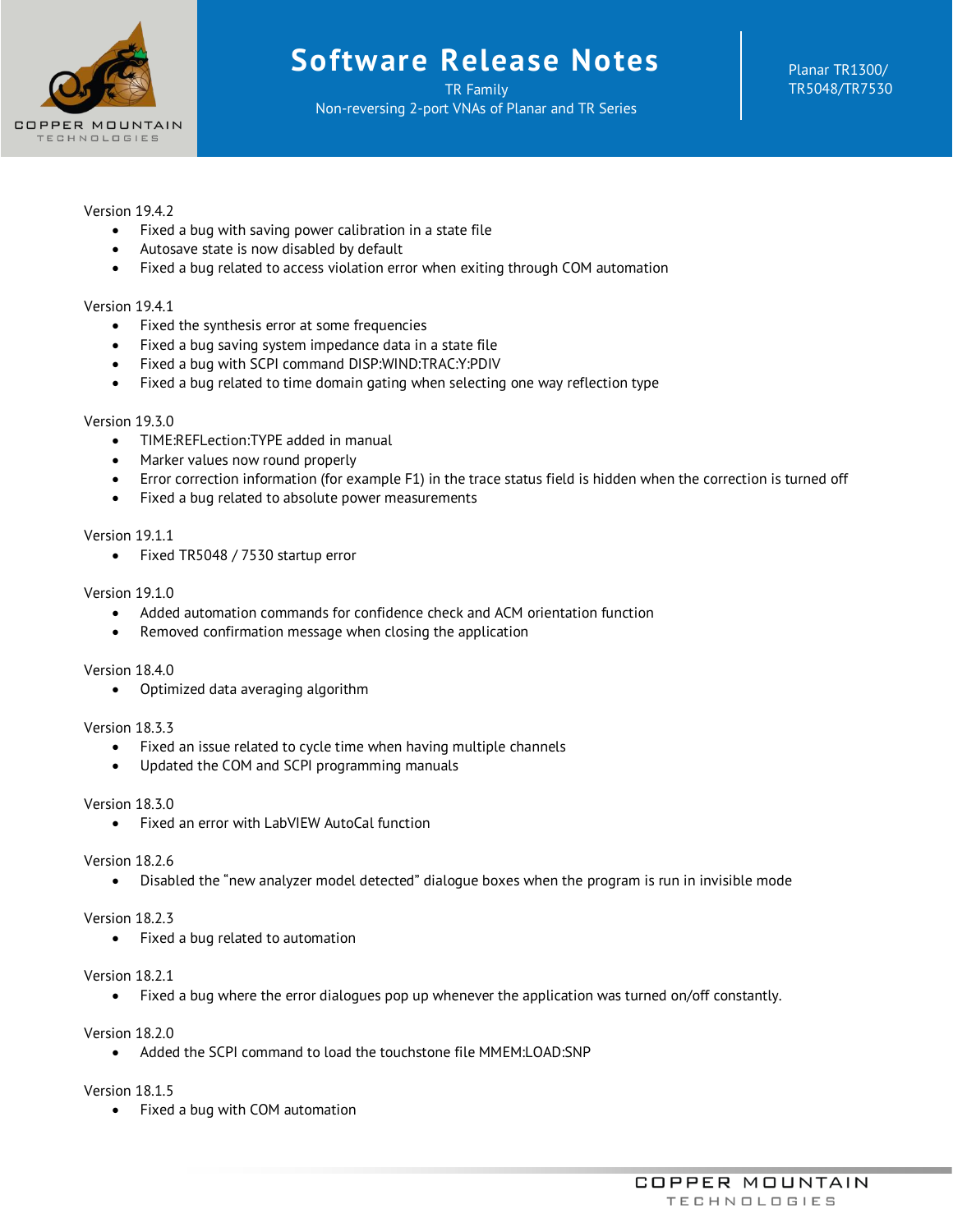

TR Family Non-reversing 2-port VNAs of Planar and TR Series Planar TR1300/ TR5048/TR7530

# Version 18.1.2

• Additional calibration kits are added to the cal kit table: S2611, N1801, S911T and N1.2

# Version 18.1.1

• Fixed a bug related to the TCP socket interface

## Version 18.1.0

- Improved the auto-detect functionality
- Added the possibility of connecting a device with the specified serial number
- Added the following SCPI commands:
	- DISPlay: UPDate [: IMMediate]
		- DISPlay: ENABle
	- TRIGger [: SEQuence]: WAIT {HOLD | MEASURE | WAIT}
- Added the ability to turn on/off cycle time
- Added the ability to turn on/off the display update

## Version 17.4.4

• Fixed a bug related to the de-embedding function

## Version 17.4.3

• Fixed a bug which caused an error when saving polar graph into a \*.csv file

## Version 17.4.2

• Added support for ACM2509 (version 2)

Version 17.4.1

- COM / SCPI automation commands have been added to control the vector voltmeter mode
- Integrated the data from the S1P / S2P files to the calibration kit file

Version 17.4.0

• Improved the functionality of vector voltmeter mode

## Version 17.3.4

- Added vector voltmeter mode function
- Fixed a bug related to ACM calibration error when using segmented sweeps

## Version 17.3.3

• Improved data resolution of memory trace

## Version 17.3.2

• Isolation calibration step has been added to one path 2-port calibration

## Version 17.3.0

• Fixed a conflict between the old and the new driver versions

Version 17.2.5

- Driver and installer are digitally signed using an enhanced certificate. Enables driver installation on all Windows versions including fresh (non-upgraded) installations of Windows 10, version 1607 with Secure Boot ON
- Unlocked IFBW range up to 1 Hz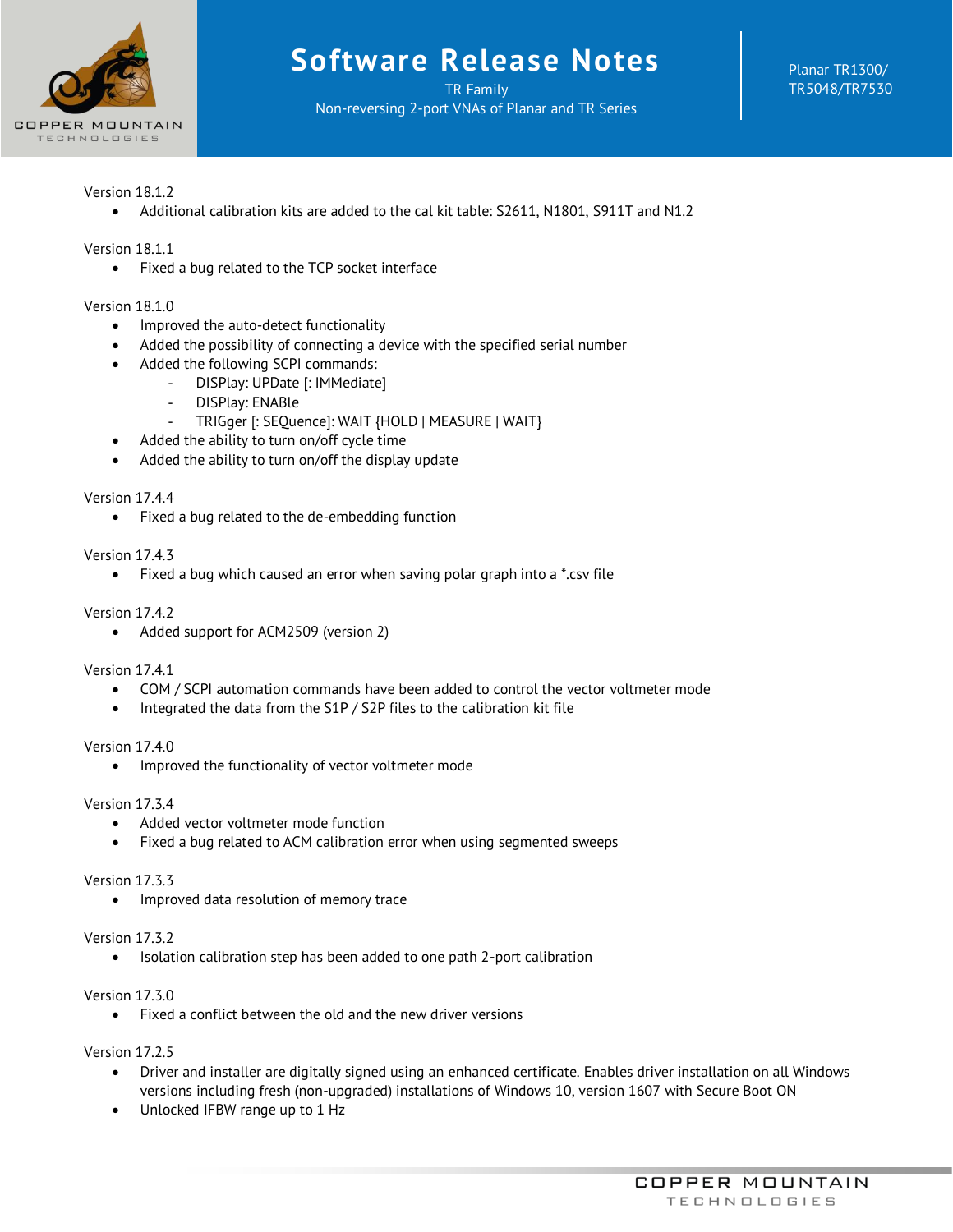

TR Family Non-reversing 2-port VNAs of Planar and TR Series Planar TR1300/ TR5048/TR7530

# Version 17.2.2

- Fixed a bug related to "SCPI.CALCulate(Ch).SELected.MARKer(Mk).X = Value" behavior. Now COM and SCPI operations read and set a delta value if the reference marker is enabled. Also modified reading of Y values
- Fixed a bug related to ACM Calibration and Confidence Check feature.

## Version 17.2.0

- Added COM commands to read and write data of calibration standards for performance testing
- Fixed a bug related to malfunctioning of the embedded print function

## Version 1715

• Added vertical functionality to the limit line feature

## Version 17.1.4

- Added COM and SCPI commands for deleting the memory trace in a channel
- Fixed a bug related to turning off the signal generator on TR5048 and TR7530
- Added COM and SCPI commands for recording calibration coefficients

## Version 17.1.3

• Fixed a bug related to the auto port extension algorithm

## Version 17.1.2

- Fixed a bug associated with launching a new window scan when using the channel placement function
- Optimized drawing of graphs when using a large number of points
- Added SCPI and COM commands for data functions
- Fixed a bug in the operation of the TCP server when using multiple clients

## Version 1711

• Fixed a bug related to traces loaded from a state file being overwritten by inadvertent sweeping immediately after loading

## Version 17.1.0

- Added calibration kit S911
- Increased size of calibration kit list to 50
- Added calibration kit descriptions

## Version 16.4.2

- Fixed a bug related to the capitalization of Touchstone files
- Fixed a bug causing a crash when certain settings were input to port extension
- Fixed a bug that caused Demo mode to hang when using segmented sweep

## Version 16.3.5

- Fixed a bug causing a crash when using automatic port extension
- Fixed a bug related to SCPI commands including SENS:CORR:EXT:PORT:xxx
- Improved the Phase Offset feature so it is no longer limited to a range of +/- 360 degrees
- Improved auto-detection algorithms for connected devices
- Added automatic port extension to the TR family of devices
- Fixed a bug related to limit line behavior in the log sweep mode

Version 16.3.1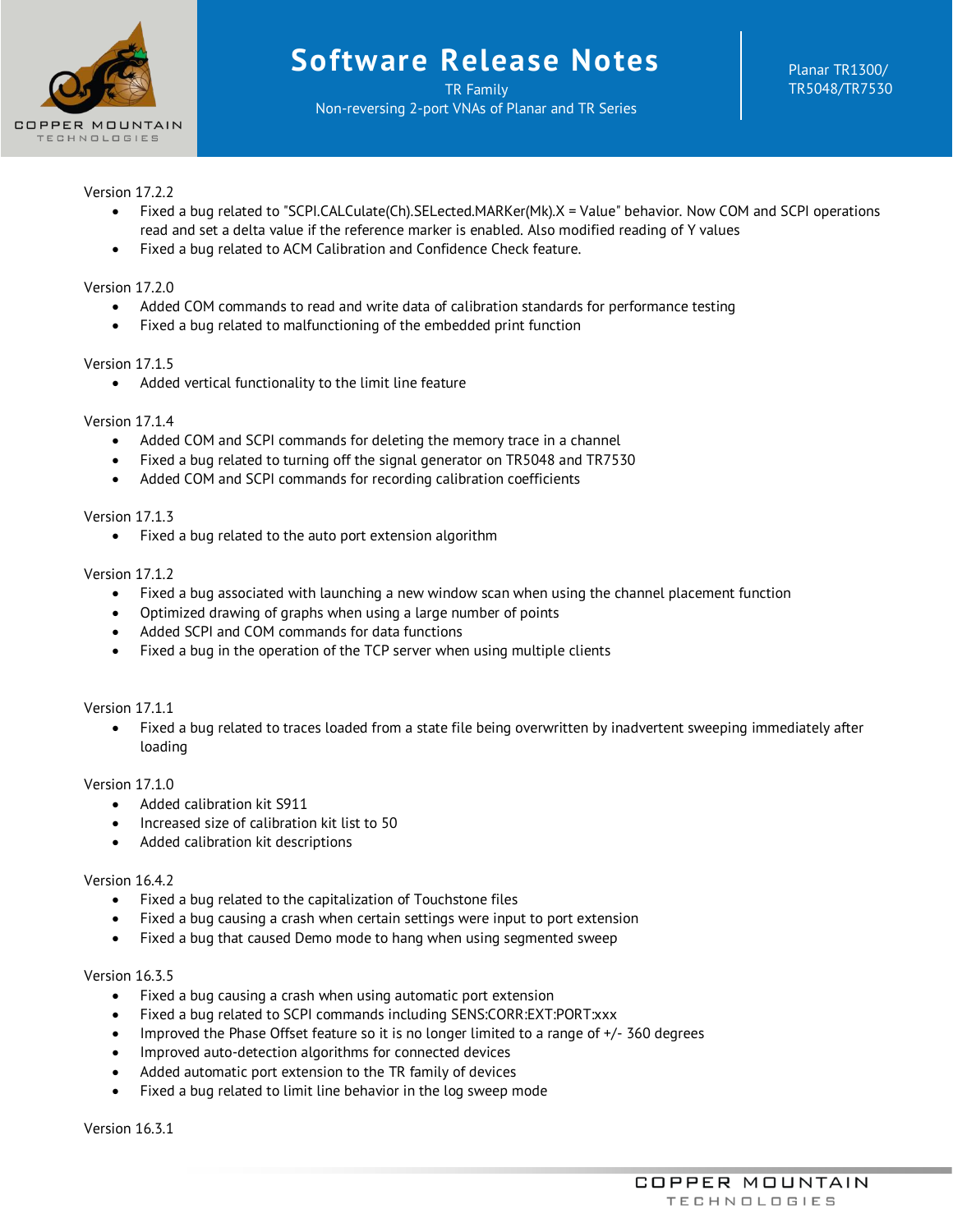

• Fixed a bug related to programmatically defining a segment table when the first segment has a single point

## Version 16.3.0

- Added default to last path for each save and load file according to type, including across sessions
- Changed output power adjustment to use increments of 0.1 dB
- Added an option to fix the grid. When enabled, the plot is always divided into 10 vertical grid lines
- Added files regserver.bat and unregserver.bat to installer package, for easier registration of the COM server
- Improved calibration status and progress indications when used with an ACM module
- Fixed the commands SCPI.CALCulate.SELected.MARKer.Y and CALCulate # [ SELected] MARKer # Y; data is now returned correctly
- Fixed a bug related to recall of State files of type All with time domain enabled
- Markers now persist across switches between frequency and time domain
- During calibration, measurement results are now displayed in the measurement window
- Added support for COM DCOM and SCPI commands for charting a memory trace and data trace

## Version 16.2.1

- Added a control for displaying data and/or memory traces
- Added markers capability to the memory trace
- Fixed a bug related to simultaneous use of Gating and Z-transform

## Version 16.2.0

- Added automatic main window and font size adjustments according to screen resolution
- Disabled access to plug-ins menu when COM server is unregistered
- Added the software version number to the header of the main window

## Version 16.1.7

- Improved buffering of SCPI commands for TCP Socket
- Fixed a bug in the SCPI command for calibration of THRU
- Added independent control of marker color

## Version 16.1.4

- Fixed a bug related to use of socket interface in binary data format (REAL, REAL32)
- Added power calibration support for the Keysight U8481A power meter
- Added support for recall of \*.ckd files created with S2VNA and S4VNA
- Added a COM command for control of standby mode SCPI.SYSTem.STANdby

## Version 16.1.3

• Fixed a bug related to recalling Channels A, B, C, and D

## Version 16.1.2

• Fixed a minor bug related to font size on certain buttons in the GUI

## Version 16.1.0

- IMPORTANT: All instruments in the TR Family (non-reversing 2-Port VNAs) now share a common installer and software; device type can be dynamically detected or manually set on the System->Misc Setup menu. Version 16.1.2 supports the Planar TR1300/1, TR5048, and TR7530 devices
- IMPORTANT: This software release includes significant changes to of demo/simulator mode: During installation, select whether the software should run in a demo/simulator mode or not. This setting can be changed later on the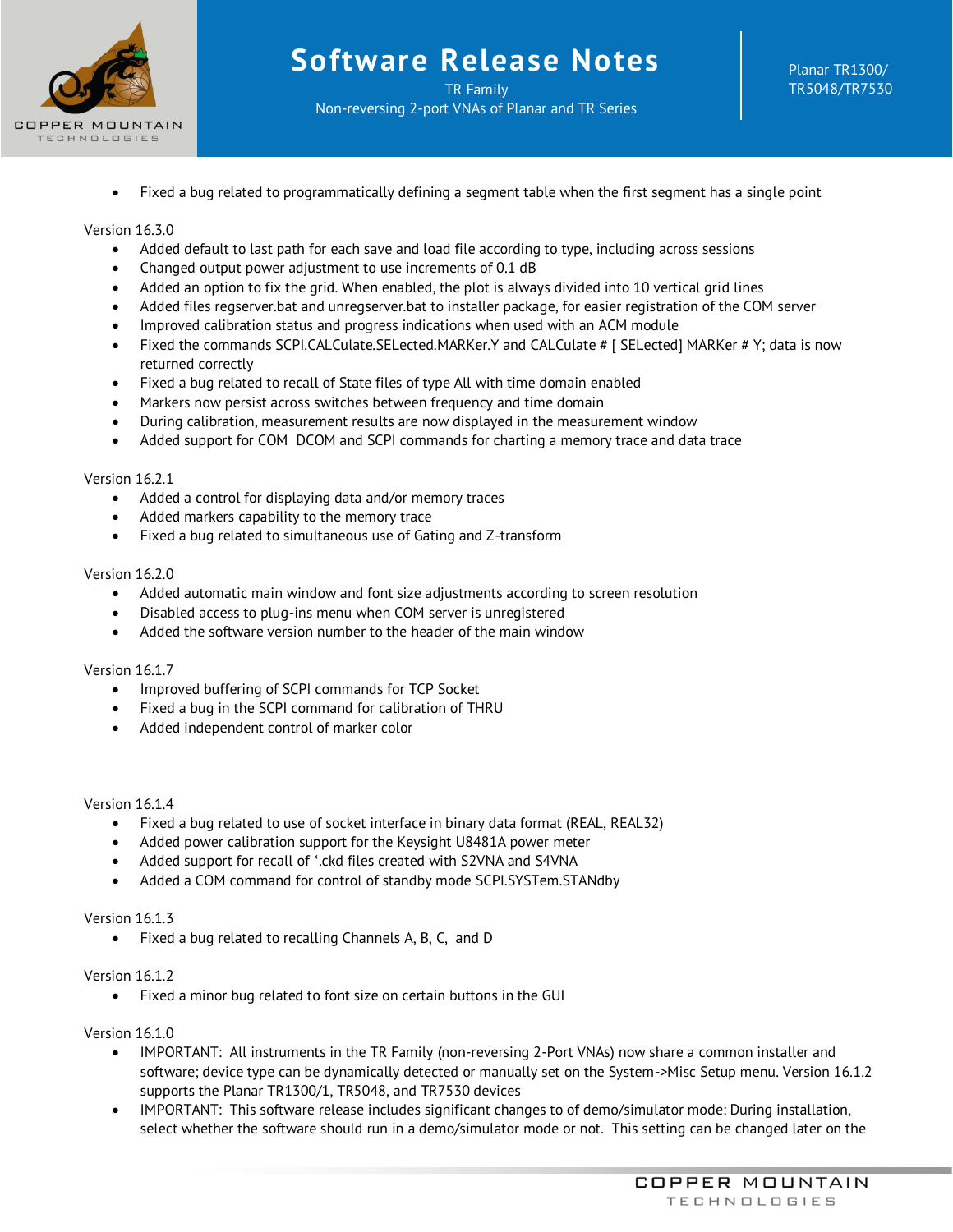

TR Family Non-reversing 2-port VNAs of Planar and TR Series

System->Misc Setup menu

- IMPORTANT: The version number now reflects the year of release, major, and minor revisions; it is unified across software families
- Updated the LabView driver to match the new COM interface name
- Updated Programming Examples and Guides to reflect the new COM interface name
- Added independent marker color control to display properties
- Changed the application icon

## Version 15.4.0

- Unified the software installer across all non-reversing 2-port VNAs (TR family of instruments)
- Changed the COM interface to the more universal name: ITRVNAPtr
- Added a new more universal name for the COM server: TRVNA.Application

## Version 0.8.15

- Added SCPI interface for remote control via IP/TCP socket
- Added SCPI programming guide and sample program in Visual C ++
- Added error messages related to failed loading of an S2P file
- Added a graphical indication of gating time range when time domain mode is enabled
- Added the ability to run custom extensions (plugins)
- Added plugin for simulation of matching networks defined by circuit elements
- Added ability to erase user characterizations from the ACM
- Added calibration kit definitions for N911 / 912
- Fixed a bug related to ACM information requests via the COM interface
- Optimized memory usage when working with a large number of points Fixed a bug causing frequency offset at low frequencies, including at 300 kHz

## Version 0.8.14

- Added support for plugin programs
- Fixed a bug in the COM server interface related to obtaining raw complex data
- Added version information to the splash screen
- Added support for keyboard input of metric prefix (p, n, u, m, k, M, G)
- Enhanced management of external trigger (TR5048 and TR7530)
- Added control of overload protection (TR5048 and TR7530)
- Fixed display of Smith Chart scale
- Reworked programming examples and guides

## Version 0.8.13

- Fixed the frequency offset mode algorithm. Now two measurements are used: vector S11 and scalar S21). User calibration is disabled and factory receiver calibration is used
- Added support for trace math when frequency offset mode is enabled
- Markers reflect the true receiver port measurement frequency when frequency offset mode is enabled
- Added a trace pointer to Smith Chart and Polar display formats
- Added support for SCPI commands via VXI-11 remote management protocol (software is available on request)

Version 0.8.11

• Fixed a bug in the COM server associated with marker numbering when marker statistics are calculated over a specified frequency range

## Version 0.8.10

• In absolute measurements, phase is now normalized to the reference channel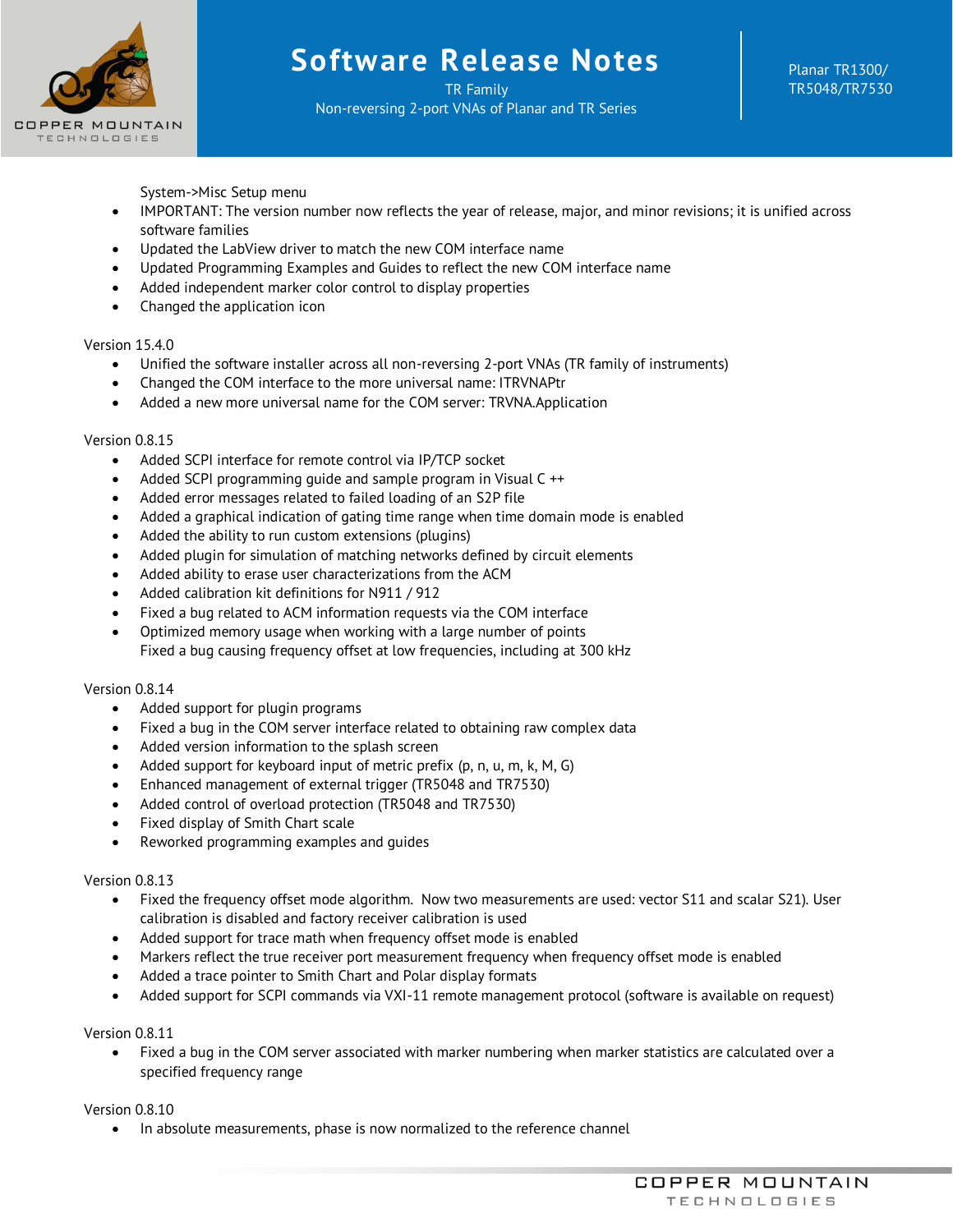

TR Family Non-reversing 2-port VNAs of Planar and TR Series Planar TR1300/ TR5048/TR7530

- The software has a single COM-server (type library) for all instruments of the TR series
- LabView driver released (CMT TR Series VNA)

## Version 0.8.9

- Fixed a bug causing trace statistics function to not work in the absence of markers
- Fixed a typo the command group SCPI.SENSe.SWEep.REVerse
- Eliminated fading demo mode when changing the parameters of the sweep
- Fixed a bug related to stimulus information displayed inside softkeys

## Version 0.8.8

• Fixed a bug related to power unit labeling

## Version 0.8.7

- Added user power calibration
- Fixed a bug related to loading of some state files
- Fixed a bug in math traces related to Z transform

## Version 0.8.6

• Added control trigger (trigger on the stroke of the trigger to the point)

## Version 0.8.5

- Changed reverse frequency sweep to be a channel-wise setting
- Added warning message when the ACM is used outside its characterized frequency range
- Fixed COM/DCOM bugs related to calibration of channel 2+, Thru, and selection of port for extension
- Improved display of time and frequency scales along the X-axis
- Added new commands for automation as documented in the programming manual

## Version 0.8.4

- Added reverse frequency sweep feature
- Added feature to turn off the frequency axis and marker times/frequencies
- Added Cable Selection, Velocity Factor, and Cable Loss as new time domain features
- Added Reflection Type setting for time domain measurements (one way or round trip)
- Fixed spurs introduced with maximum number of points increase in version Version 0.8.2

## Version 0.8.3

- Fixed a bug related to the sign of marker bandwidth search function results when accessed through COM/DCOM
- Fixed COM/DCOM command for IF bandwidth to disallow prohibited values

## Version 0.8.2

- Improved handling of USB connection status following PC hibernate/sleep and wake cycle
- Increased maximum number of measurement points to 200,001 for TR5048 and TR7530

## Version 0.8.1

- Improved control of trace allocation and maximization
- Changed marker placement to be proportional to graph size

# Version 0.8.0

- Fixed bug in color property commands for saving "screenshots" through COM/DCOM
- Added saving and loading of calibration kits
- Fixed bug related to timing of single measurements made through COM/DCOM; in some cases, control was returned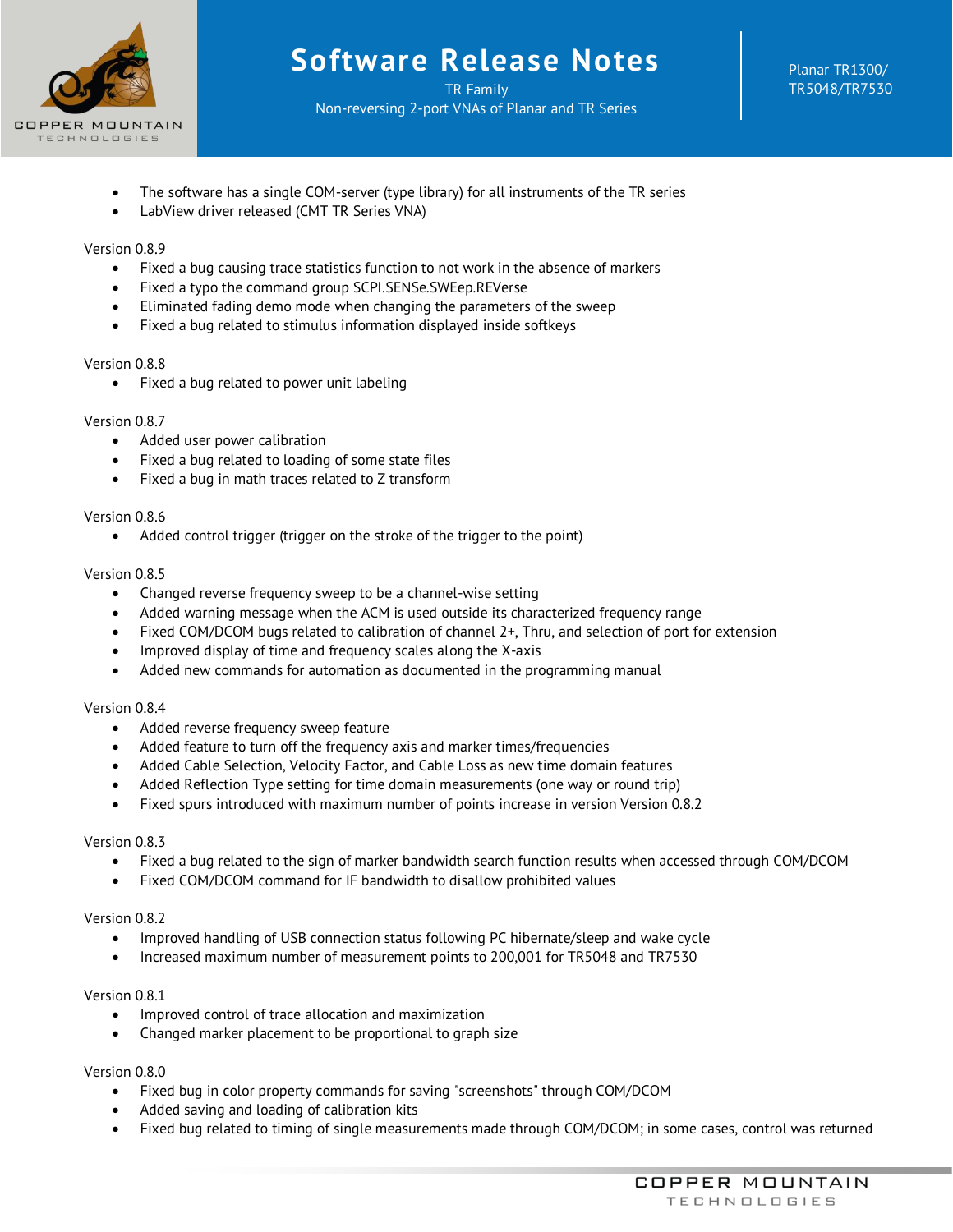

TR Family Non-reversing 2-port VNAs of Planar and TR Series Planar TR1300/ TR5048/TR7530

prior to completion of the measurement

• Added Trace Allocation and maximization of traces via softkey

## Version 0.7.17

• Removed limitations on trace format according to measurement mode

Version 0.7.16

• Fixed a bug related to COM interface and server release during program termination

## Version 0.7.15

• Fixed a bug related to saving state after removing the reference marker

## Version 0.7.14

- Added display of center while selecting "Center/Span" for stimulus
- Fixed minor issues in VSWR calculation
- Changed marker edit behavior when reference marker is enabled; now can edit in the offset or absolute frequency
- Bandwidth search supports notch filter, for searching from null up to a specified level
- Added selection of units for Touchstone files: Hz, kHz , MHz , GHz
- Fixed N612 calibration kit coefficients
- Added Exit submenu to avoid inadvertent exit
- Changed behavior of color selection when inversion is enabled
- Added a button for auto-scaling all traces simultaneously
- Duplicated IF bandwidth selection on Stimulus menu

# Version 0.7.11-Version 0.7.13

- Enabled polar and Smith Chart formats for transmission coefficients.
- Minimized registry access
- Optimized algorithm for adjustment of the mirror channel at startup
- Changed the averaging algorithm behavior

## Version 0.7.10

- Added print to MS Word with templates
- Added calibration kit parameters for N611, N612
- Fixed bug related to saving trace data in the state file

## Version 0.7.9

- Added loading Touchstone (S1P, S2P) files into memory the active trace, the memory trace, or measured S-parameters (stops scanning)
- Extended menu for saving (trace, trace + calibration + state, all available options)
- COM/DCOM command set supplemented to store the calibration file
- Increased the maximum number of channels to nine
- Implemented independent calibration indication for each channel
- Added option for port extension
- Added Max Hold function
- Added option to save/restore the state of the channel
- Fixed bug related to marker behavior near the reference line; marker now flips when off screen
- Added automatic driver installation and registration of COM-server to installer

## Version 0.7.8

• Added support for Automatic Calibration Modules ACM6000T, ACM8000T